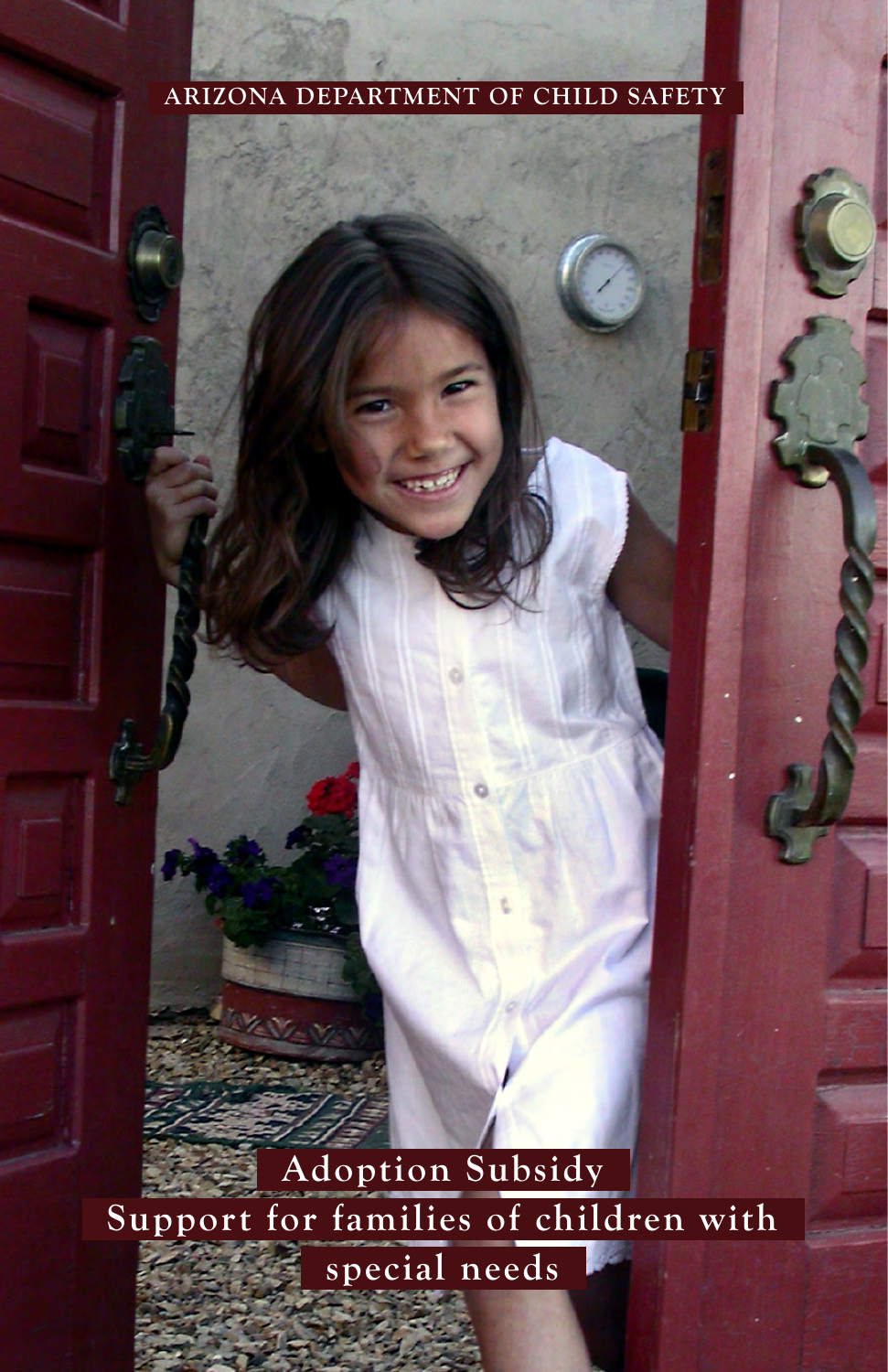

### **Introduction**

This handbook is designed to assist adoptive parents explore resources available within the community to assist them in caring for their children. Resources may include family support, counseling, respite care and ways to connect with other caregivers. This handbook is meant to be a starting place for adoptive parents trying to figure out what their needs are and what options are available.

Adoptive parents are the primary caregivers for their children. Caregiving is a labor of love. It can be very rewarding, but also exhausting. You may need resources to help you.

### **Resources**

Sources of assistance to help you cope in your role as parent and caregiver may include:

## 1. Support Groups

Support groups offer a chance to get together with other parents and caregivers. This is an opportunity to give and receive emotional support, learn caregiving tips from others who are in a similar situation, have a good laugh, a good cry or just sit and listen.

## 2. Educational Classes

Classes offer an opportunity to learn new things. You may want to take a class to understand how each child is different, about your child's diagnosis or medications, what it means to have been abused or neglected, and issues surrounding adoption. You may learn new techniques for parenting, guiding and supporting your child.

## 3. One-on-One Support

There are a variety of counseling options available in the community. Counseling allows you to talk one-on-one with a professional who will listen and offer support. Counseling can help reduce stress, anger, and frustration, learn coping strategies, work towards goals, identify your inner strengths, and support you through your life journey.

### 4. Employee Assistance Programs

If you or a family member is employed, your workplace may have an Employee Assistance Program (EAP) to fund individual or family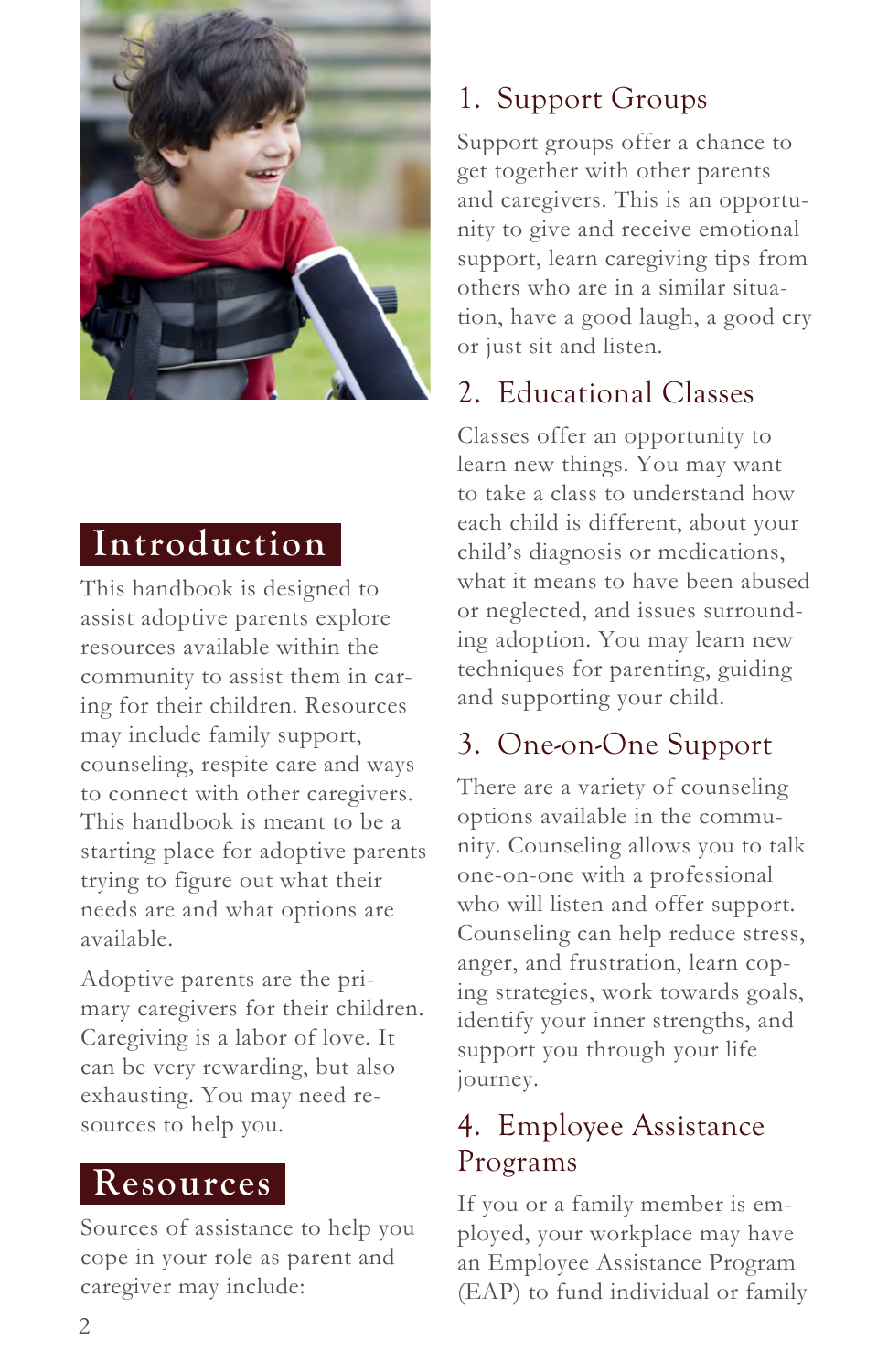counseling. The counseling would be confidential (no one at work would know). Usually EAPs offer a set number of counseling sessions per family member free of charge. To find out if EAP is an option for you, contact the human resources department at your workplace.

### 5. Adoption Subsidy Case Management

Adoption Subsidy Specialists are appointed for all approved children. The Specialist is available to assist the child and family if requested. The Specialist may provide:

- assistance locating community resources
- assistance obtaining services
- advocacy and support with families
- participation in educational or mental/behavioral health meetings with the family

### 6. Respite

Respite is defined as "short term care and supervision to relieve caregivers". It is a supportive service of temporary relief to assist parents in successfully coping with the daily demands of parenting children with special needs. Respite may be available from a variety of resources. If your child is eligible for the Division of Developmental Disabilities (DDD) or the Regional Behavioral



Health Authorities (RBHA) respite may be a service he or she is entitled to receive. Contact your child's DDD Support Coordinator or RBHA Child and Family Team Facilitator for information about how to obtain respite through their programs.

## **Adoption Subsidy Special Services Subsidy**

Respite may be available through Special Services Subsidy. Special Services Subsidy is provided for extraordinary, infrequent or uncommon needs related to the pre-existing special needs conditions of the child on the Adoption Subsidy agreement.

The adoptive family must exhaust all other resources, including private insurance, Arizona Health Care Cost Containment System (AHCCCS)/Medicaid, Regional Behavioral Health Authorities (RBHAs), Arizona Long Term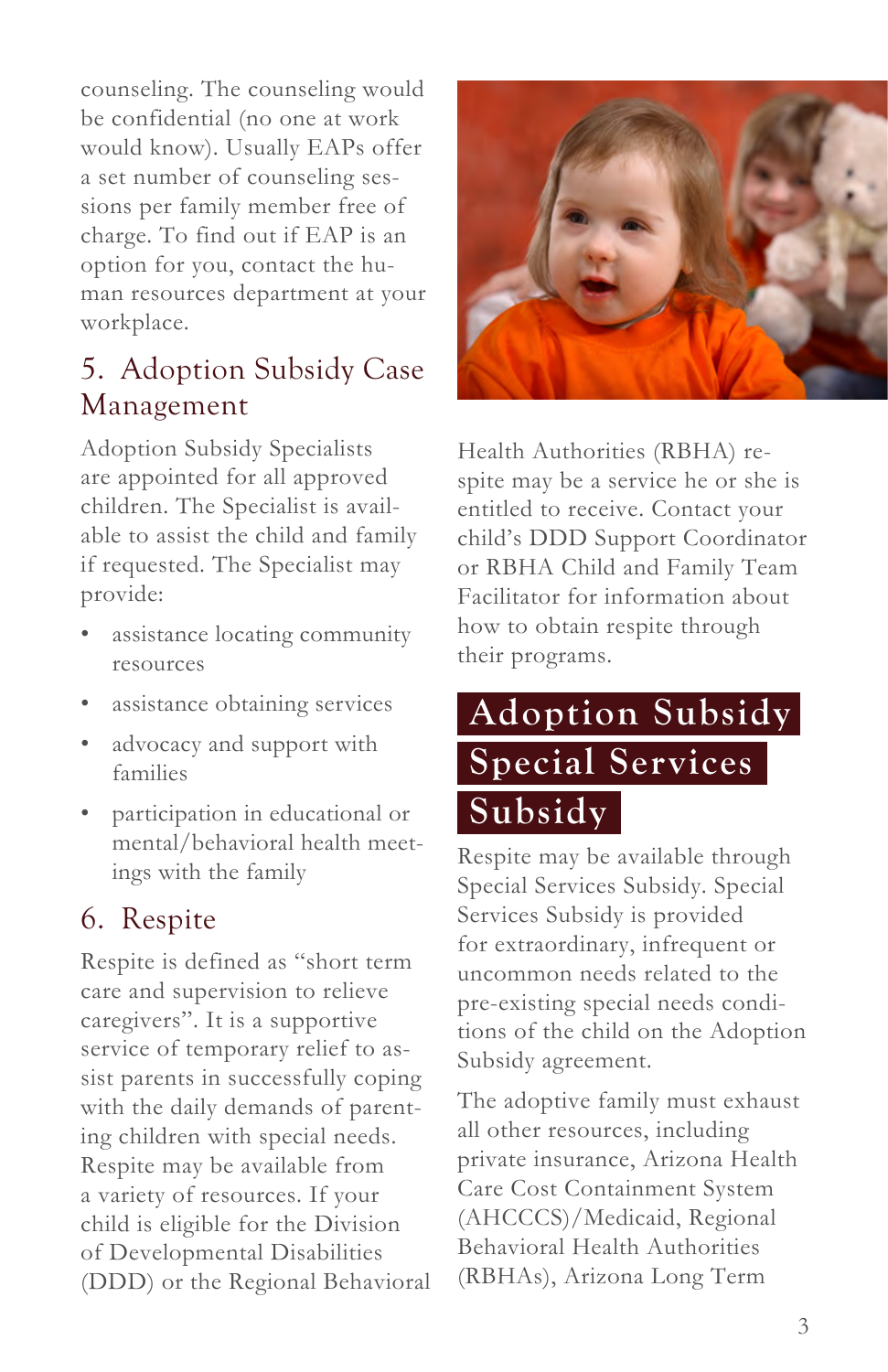Care System (ALTCS), Division of Developmental Disabilities and the public school district services before applying to the Adoption Subsidy Program for special services payment.

All special services must be authorized by the Adoption Subsidy program prior to receipt of the service. The family is expected to participate to the extent possible in providing special services.

#### 1. Need for Adoption Subsidy respite

The need for Adoption Subsidy respite must be related to the child's special needs conditions on the Adoption Subsidy agreement and all public resources must have been exhausted. Respite that is available from other resources must be used before respite from adoption subsidy can be considered. Other resources include: Private Insurance; DDD; RBHA; ALTCS and Private Foundations such as the Autism Society, Cerebral Palsy Association, Easter Seals, etc.

In some circumstances, documentation from a professional treating the child may be required to determine the amount of respite needed.

The use of and need for respite from Adoption Subsidy shall be reviewed annually. Unused prior approved hours may not be carried over to a subsequent year.

aApproval of respite is based on the following guidelines:

- Child is not eligible for RBHA or DDD or other resources that provide respite.
- The child has special needs conditions on the adoption subsidy agreement which require demanding care and because of which the parent requires relief from his/her care responsibilities.
- The child is experiencing a crisis related to conditions on the agreement and other resources are not available.
- Parent needs time to recover from a particularly stressful situation in order to resume his/her care responsibilities.
- The parent or family is experiencing an emergency or crisis which temporarily prevents the parent(s) from performing his/ her normal responsibilities.

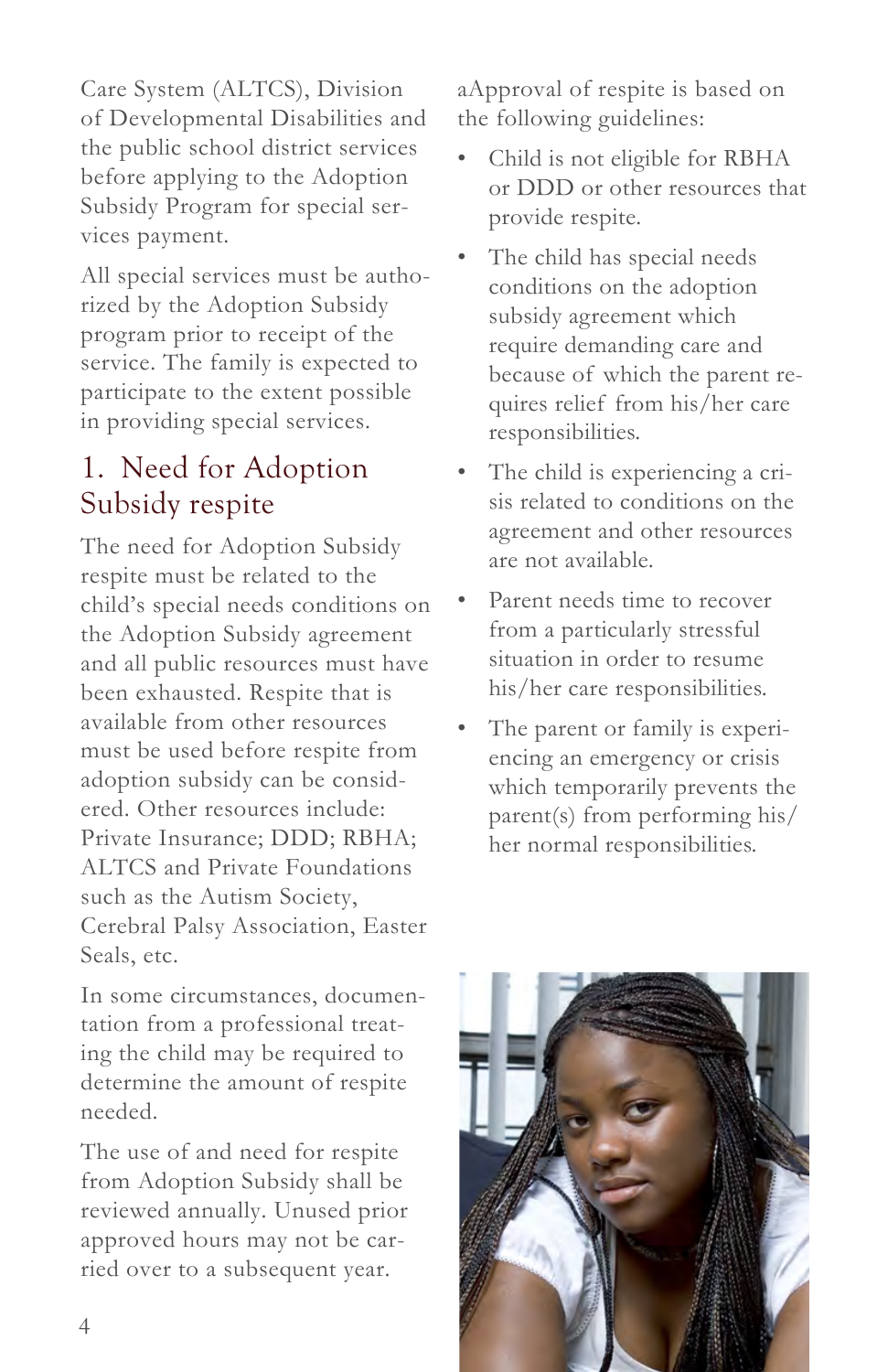The parent requires relief from his/her care responsibilities due to the parent's own medical or mental health situation.

## 2. Respite Provider

Acquiring someone to provide respite care is the responsibility of the adoptive parent. The respite provider:

- Must be 18 years of age.
- May not be a member of the child's household.
- May be an agency provider who is trained, licensed or cert ed and matched by the agency to provide care for special needs children.
- May be a nursing center, group home or shelter.
- May be another adoptive parent, family friend, or relative who is trained to provide care for the child.

## **Payment for**

# **Adoption Subsidy Respite**

Adoption Subsidy will only pay for respite services at the Adoption Subsidy established rates. If the provider selected by the adoptive parent will not accept the Adoption Subsidy rate it is the adoptive parent's responsibility to pay the difference.

Following are the procedures that apply in order to obtain payment for respite services:

- Respite services and number of hours must be prior authorized by Adoption Subsidy.
- The original State of Arizona substitute W-9 from the respite provider (available from Adoption Subsidy) must be received by Adoption Subsidy prior to payment.
- Requests based on crisis situations rather than the child's needs must be approved by the Adoption Subsidy Supervisor.



- Respite must be re-authorized every year and the respite year is from July 1st through June 30th
- Unused hours will not carry over to the next year.
- Respite will be authorized by the hour for a spec c number of hours.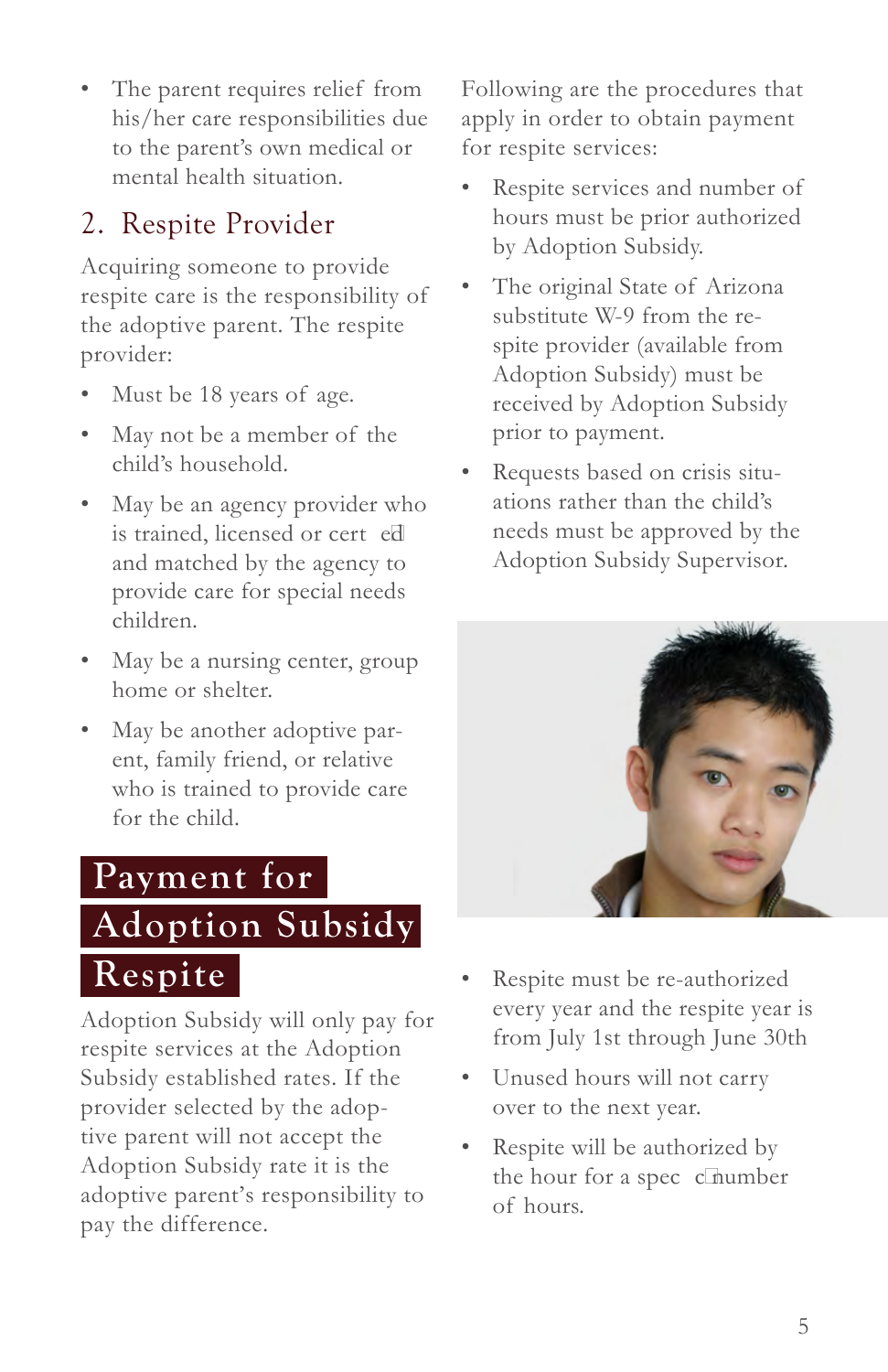- Over ten (10) hours will be considered a full day and the maximum rate for a day is the hourly rate times 10. (No more than 10 hours will be reimbursed per day.)
- The maximum rates that Adoption Subsidy will pay for respite are based on the maintenance rate for the child. (These rates may or may not cover the full cost and may need to be supplemented by parents. Maintenance may be used for this purpose.) Adoption subsidy will not pay more than the rate charged by the provider.

The hourly respite rate allowed is:

AM1-\$5.00/hour AM2-\$7.00/hour AM3-\$9.00/hour AM4-\$10.00/hour

Anything over 10 hours will be considered a full day and the maximum rate is the hourly rate multiplied by 10. (i.e. \$5.00 X 10 hours  $= $50.00$  for the day)

The expectation is that respite will be provided to siblings together by



the same provider. If more than one provider is needed it must be approved by Adoption Subsidy. When more than one child is cared for at the same time by the same provider the rates will be adjusted as follows:

1st child-- full rate

2nd and subsequent children --half rate of 1st child (not to exceed the child's normal rate)

Exclusions for Adoption Subsidy Respite

- Respite care shall not substitute for babysitting, day care, after school care, transportation, inhome health aide, personal care, therapeutic services (i.e. one on one) or another spec c service such as tutoring or nursing care.
- Respite care shall not substitute for an Out of Home placement.
- Respite care is not available for children living in Out of Home placements.
- Adoption Subsidy respite care may not be used in order to have a preferred provider who is not available through public resources.
- Respite care should not be used in lieu of including a child on a family vacation.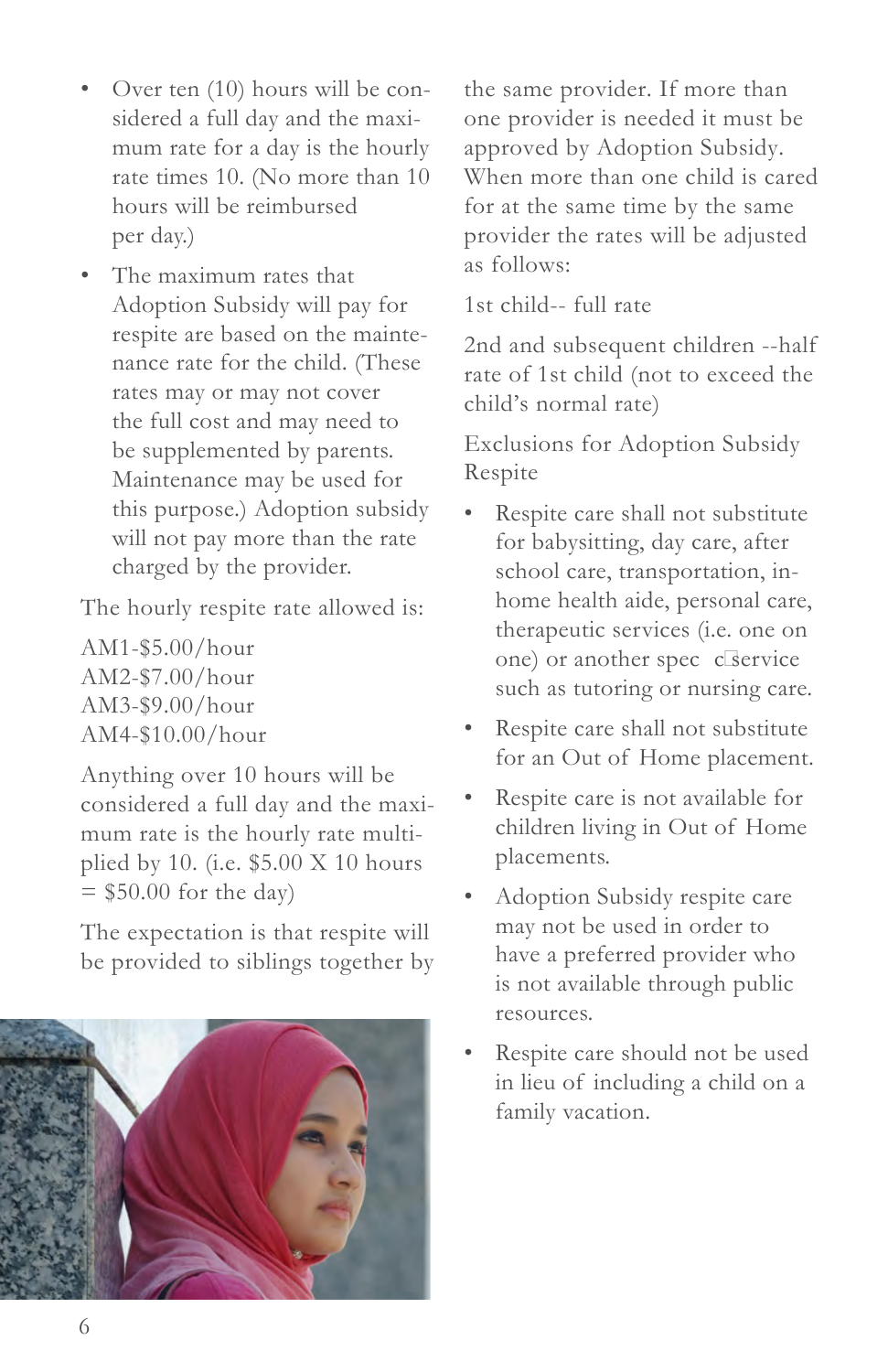# **Suggestions for the Respite Provider**

## 1. Child information

Provide the following information to the provider about your child:

- The child's medical needs and medications, with complete instructions on when and how to give them
- Allergies and how to address them;
- Information about the child's behavior, consequences and spec��c behavior plan or Individual Service Plan (ISP);
- Child's likes/dislikes including favorite activities; and
- Personal care routines including food preferences and sleep habits.

## 2. Contact information

Provide the following information to the provider:

- Where you will be and how you can be reached;
- Doctor's name and number;
- Where to take the child in an emergency;
- Name and number of contact person if parent cannot be reached; and
- Medical consent and insurance information.

# **Adoption Subsidy Units**

You can contact your Adoption Subsidy Specialist for information about resources or to obtain prior authorization for services including respite at:

#### **Phoenix Unit**

1818 E. Sky Harbor Circle North Ste. 100 Phoenix, Az. 85034 602.771.6470

#### **Tucson Unit**

4201 S. Santa Rita Ave. Ste. 105 Tucson, Az. 85714 520.885.8002